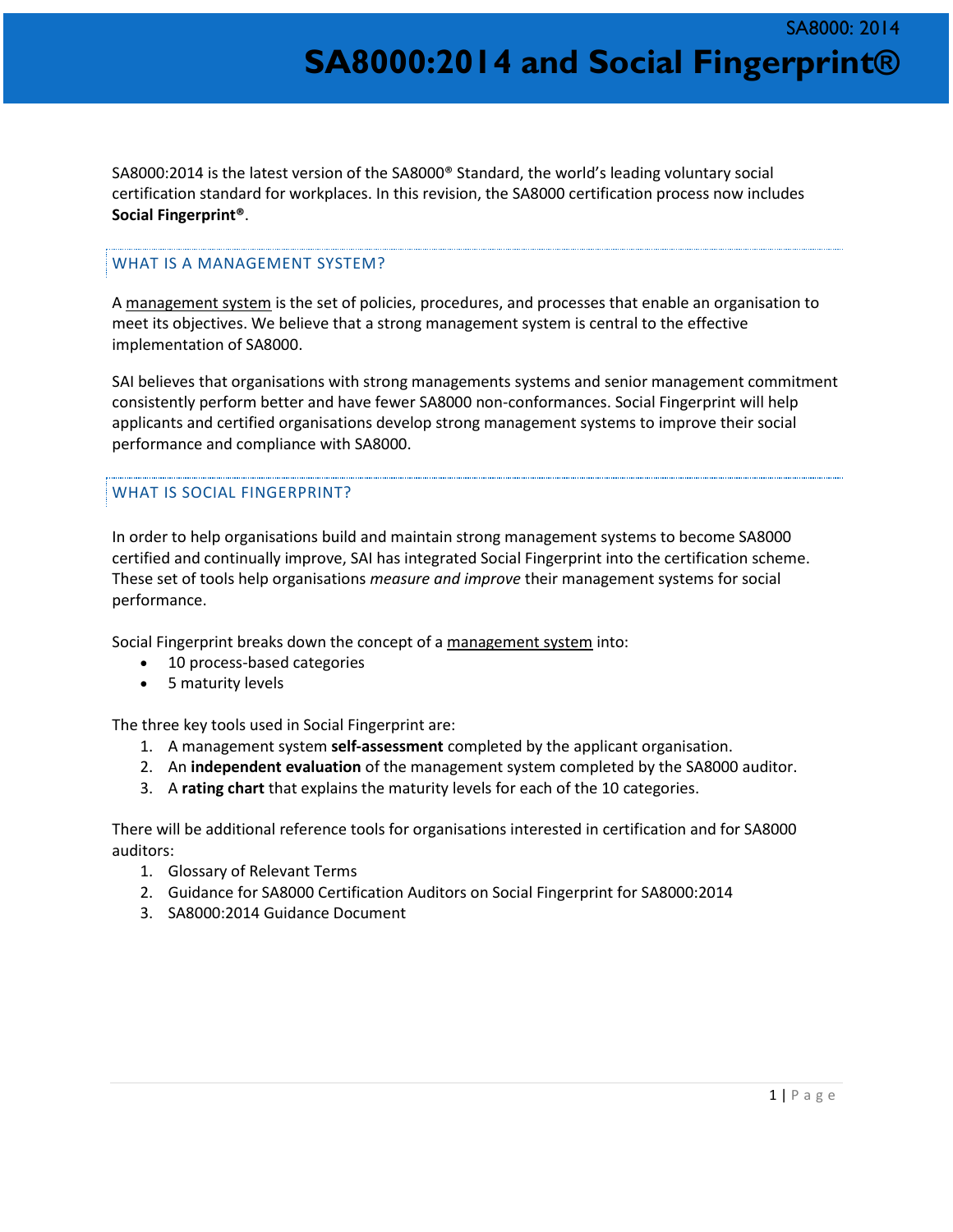# **SA8000:2014 and Social Fingerprint Integration**

Social Fingerprint is now included as a part of SA8000:2014 to *increase the integrity and effectiveness* of SA8000 certification.

It identifies the weak links in an organisation's management system so clients can make targeted improvements and prioritize the most important areas.

Social Fingerprint teaches an organization about the components of an effective and functional management system, so it can maximize resources and create the best system tailored for its specific needs and risks.

#### HOW IS SOCIAL FINGERPRINT INCLUDED IN SA8000:2014 CERTIFICATION?

The SA8000:2014 Management System criteria are aligned with the Social Fingerprint categories.

- All SA8000:2014 applicants and certified organisations complete a Social Fingerprint **selfassessment** as part of the application, transition, or recertification process.<sup>1</sup>
- Auditors conduct a Social Fingerprint **independent evaluation** as part of SA8000:2014 audits.<sup>2</sup>

#### WHAT THE PROCESS TO BECOMING CERTIFIED TO THE REVISED SA8000:2014 STANDARD?

#### **FOR ORGANISATIONS:** HOW CAN I GET STARTED WITH SOCIAL FINGERPRINT AND SA8000:2014?

If a new organisation is interested in becoming SA8000-certified, the applicant will first need to complete a **self-assessment** and answer questions about the facility.

- 1. If the organisation has already chosen a Certification Body, the Certification Body will provide the applicant with a unique **enrollment key** to create an account in the SAI Training Center. This enrollment key will ensure the applicant's self-assessment score is communicated to the correct Certification Body. The applicant will purchase the self-assessment and complete the questionnaire before the Stage 1 Audit. **The price of the self-assessment is US\$300 charged directly to the applicant.**
- 2. If the organisation has **not** chosen a Certification Body, the applicant can enroll directly into the **self-assessment** from SAI's website. The applicant will purchase the self-assessment and complete the questionnaire. If the applicant decides to pursue certification, the applicant may contact an accredited Certification Body and SAI will transfer the account to the appropriate Certification Body of choice. **The price of the self-assessment is US\$300 charged directly to the applicant.**

 $\overline{a}$ 

<sup>&</sup>lt;sup>1</sup> See SAAS Notification 4A: Transition Requirements for SA8000:2014 for the "Cycle Timeline to SA000:2014" <http://www.saasaccreditation.org/document-library> <sup>2</sup>Ibid.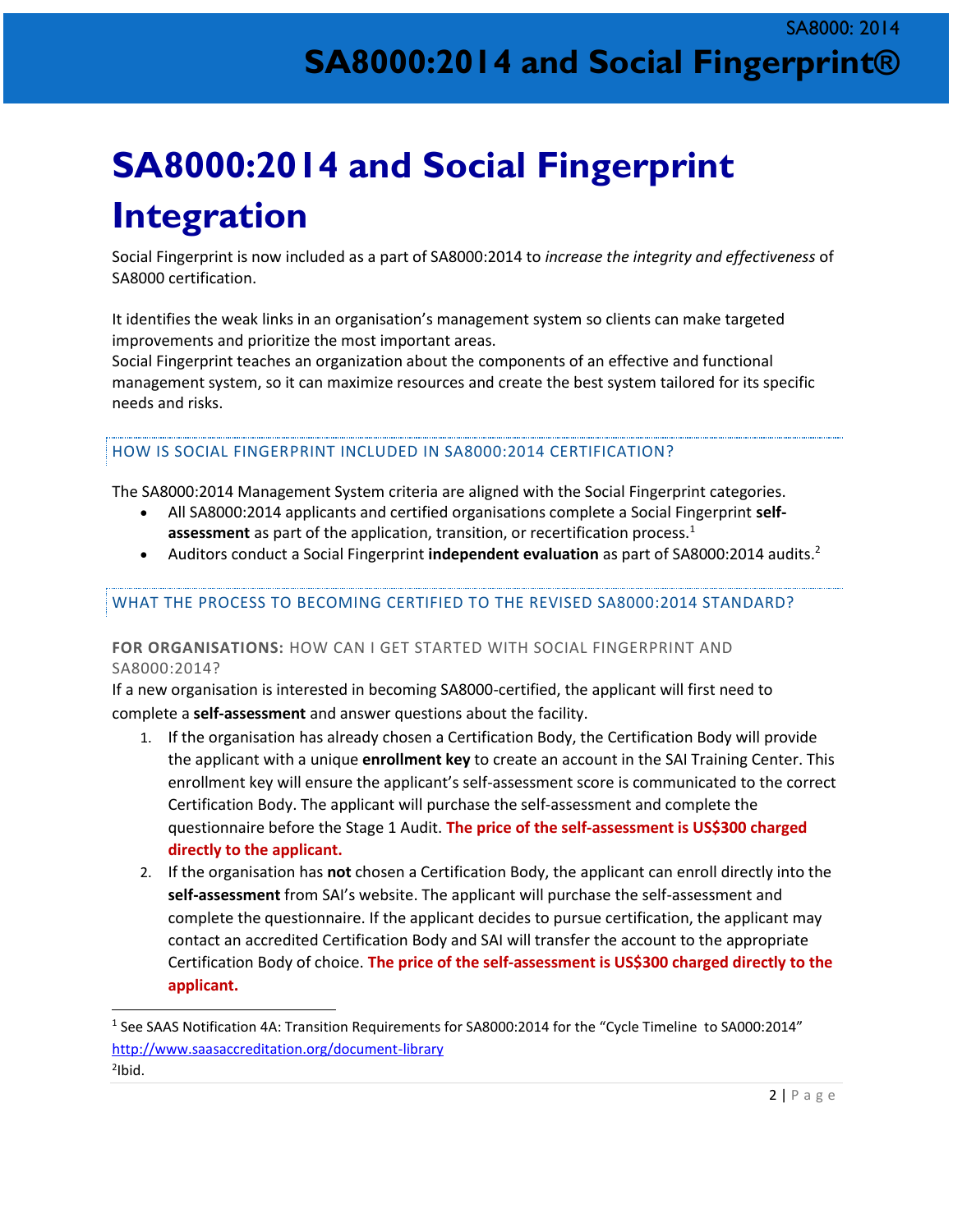If an organisation is currently certified to the SA8000:2008 Standard, the applicant will need to complete a **self-assessment** before the transition audit.

1. The Certification Body will provide the client with a unique **enrollment key** to create an account in the SAI Training Center. This enrollment key will ensure the client's self-assessment score is communicated to the correct Certification Body. The client will purchase the self-assessment and complete the questionnaire before the Surveillance Audit. **The price of the self-assessment is US\$300 charged directly to the applicant.**

#### AFTER THE SELF-ASSESSMENT IS COMPLETED, WHAT DOES THE CERTIFICATION BODY DO?

For new SA8000 applicants, the Certification Body will need to conduct an **independent evaluation** during Stage 1 and Stage 2 audits. If the applicant becomes certified, the Certification Body will need to conduct an **independent evaluation** once a year. **The price of the independent evaluation is US\$75 each charged directly to the Certification Body.** 

For current clients transitioning to SA8000:2014 during a transition audit, the Certification Body will need to conduct an **independent evaluation** during the surveillance audit. Once the client transitions, the Certification Body will need conduct an **independent evaluation** once a year. **The price of the independent evaluation is US\$75 each charged directly to the Certification Body.**

#### COST SCHEDULE

The cost schedule below reflects the cost SAI charges to the applicant and Certification Body in the initial 3-year certification cycle:

|                                             | Cost to the | Cost to the               |
|---------------------------------------------|-------------|---------------------------|
|                                             | applicant   | <b>Certification Body</b> |
| New Certification SA8000:2014               |             |                           |
| Self-Assessment before Stage 1 Audit        | \$300       |                           |
| Stage 1 Independent Evaluation              |             | \$75                      |
| Stage 2 Independent Evaluation              |             | \$75                      |
| Surveillance Audit 2 Independent Evaluation |             | \$75                      |
| Surveillance Audit 4 Independent Evaluation |             | \$75                      |
| <b>Total</b>                                | \$300       | \$300                     |

If the client is already certified and is transitioning to SA8000:2014 during recertification, the Certification Body will only conduct one independent evaluation during the Stage 2 recertification audit and the cost schedule will be as follows:

|                                      | Cost to the<br>applicant | Cost to the<br><b>Certification Body</b> |  |
|--------------------------------------|--------------------------|------------------------------------------|--|
| <b>Recertification SA8000:2014</b>   |                          |                                          |  |
| Self-Assessment before Stage 2 Audit | \$300                    |                                          |  |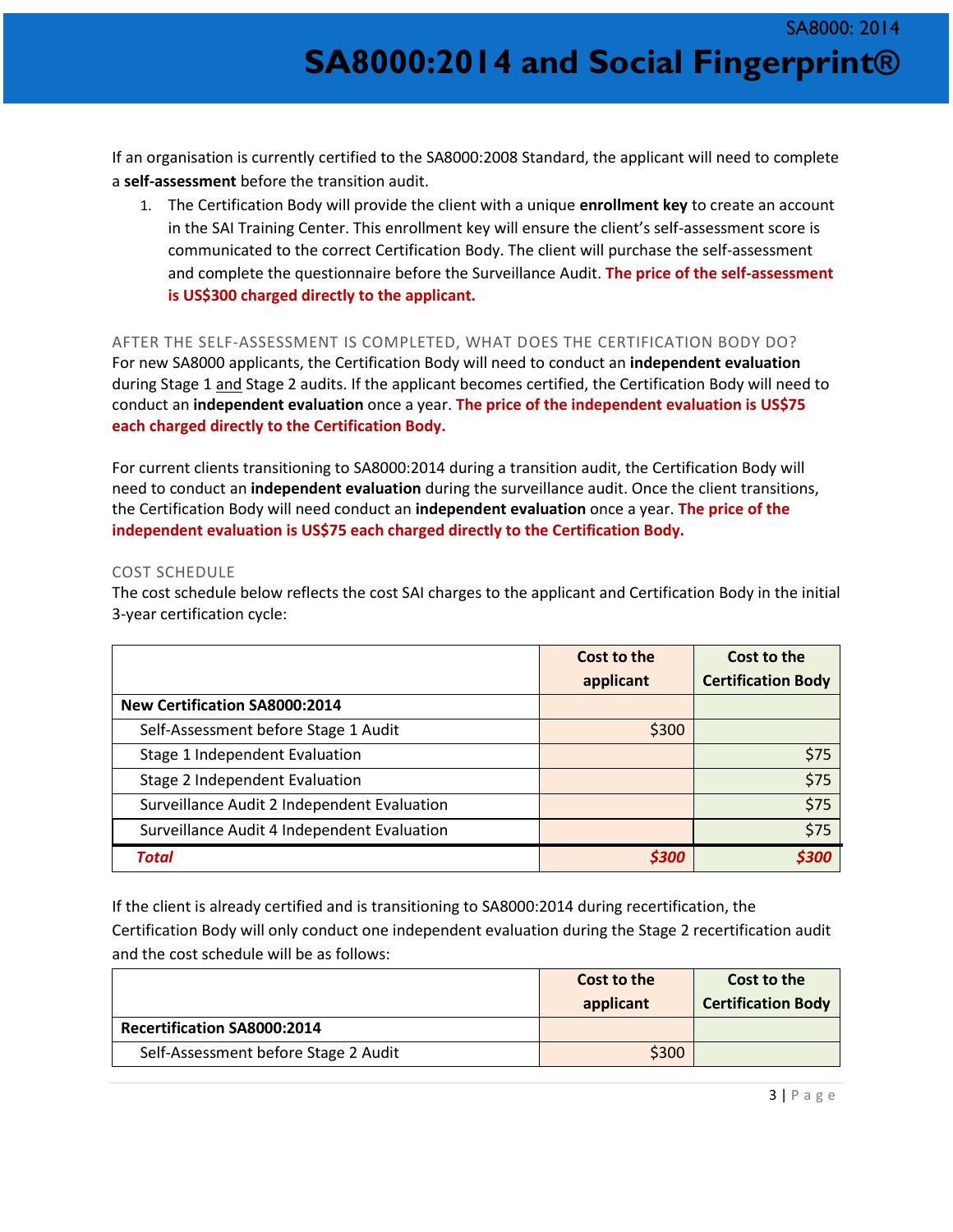SA8000: 2014

**SA8000:2014 and Social Fingerprint®**

| Stage 2 Independent Evaluation              |       |     |
|---------------------------------------------|-------|-----|
| Surveillance Audit 2 Independent Evaluation |       |     |
| Surveillance Audit 4 Independent Evaluation |       | S75 |
| Total                                       | \$300 |     |

For existing clients who choose to transition during a surveillance audit, the cost schedule will be as follows:

|                                                | Cost to the | Cost to the               |
|------------------------------------------------|-------------|---------------------------|
|                                                | applicant   | <b>Certification Body</b> |
| Transition to SA8000:2014                      |             |                           |
| Self-Assessment before Transition Audit        | \$300       |                           |
| <b>Transition Audit Independent Evaluation</b> |             | \$75                      |
| Surveillance Audit Independent Evaluation*     |             | \$75                      |
| Surveillance Audit Independent Evaluation*     |             | \$75                      |
| <b>Total</b>                                   | \$300       | S225                      |

*\*The timing of the independent evaluations depend on when the transition audit happens.* 

For current clients that transition to the SA8000:2014 certification during a surveillance, please refer to the timeline provided on page 8 of SAAS Notification 4A: Transition Requirements for SA8000:2014<sup>3</sup> of when the applicant needs to complete a **self-assessment** and when the Certification Body needs to complete an **independent evaluation**. The figure below also outlines the cost schedule for the timeline to SA8000:2014.

 $\overline{a}$ 

<sup>&</sup>lt;sup>3</sup> Ibid. Page 8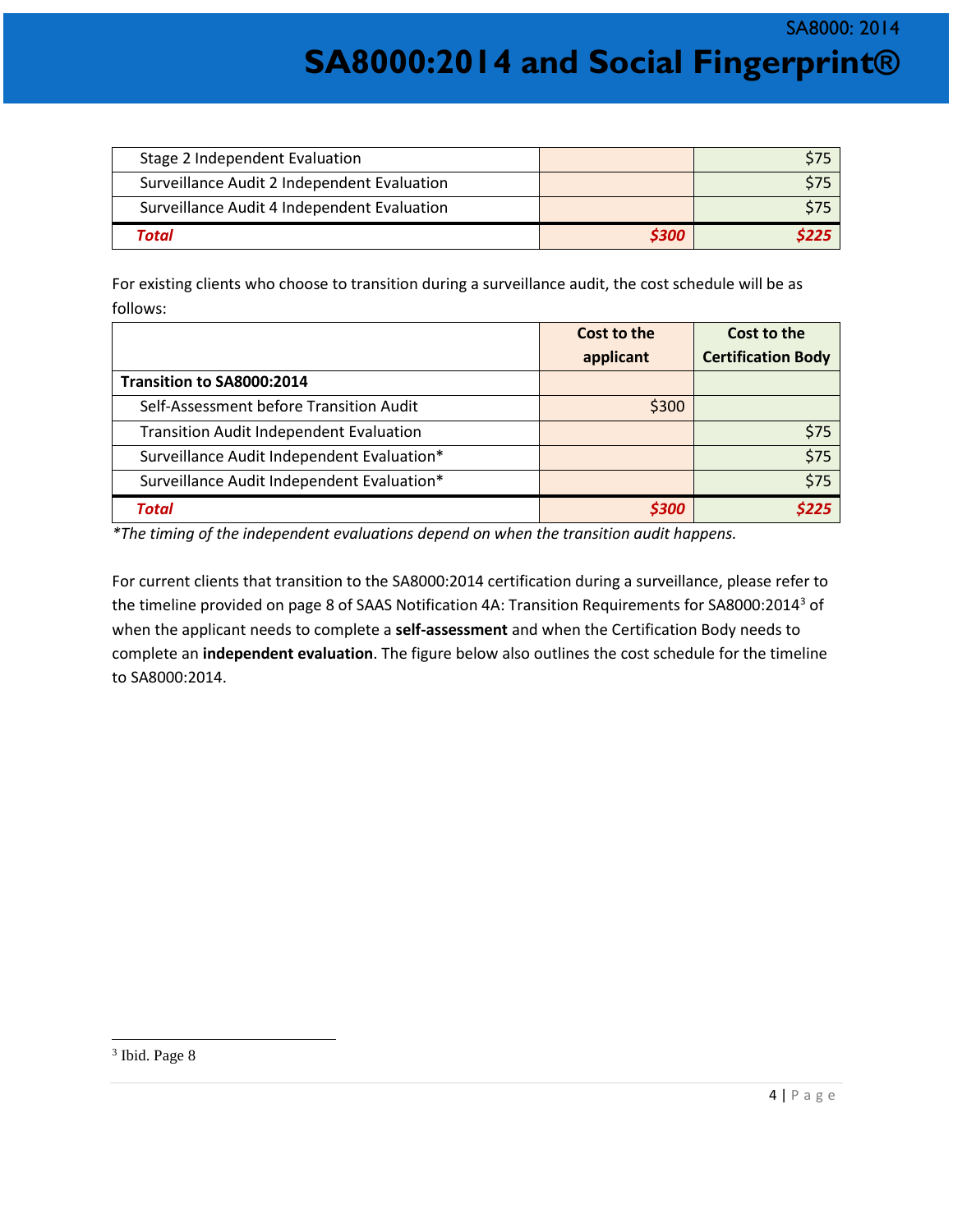SA8000: 2014

## **SA8000:2014 and Social Fingerprint®**

# **Cycle Timeline to SA8000:2014**

### SA: Self-Assessment; this is charged directly to the client at US \$300

IE: Independent Evaluation; this is charged directly to the CB at US \$75

|                                         | <b>Initial SA8000:2014 Certification Cycle</b> |                                       |                                  |                     |                            |                            |                     | First Re-cert to SA8000:2014 Certification<br><b>Cycle</b> |                                                 |           |                                  |
|-----------------------------------------|------------------------------------------------|---------------------------------------|----------------------------------|---------------------|----------------------------|----------------------------|---------------------|------------------------------------------------------------|-------------------------------------------------|-----------|----------------------------------|
| <b>Type</b>                             | Stage 1                                        | <b>Stage 2</b>                        | Surv. 1                          | Surv. 2             | Surv. 3                    | Surv. 4                    | Surv. 5             | <b>Stage 2</b><br>(Recertification)                        | <b>Additional Surv. 1</b><br>through<br>Surv. 5 |           | Stage 2<br>(Recertification) *** |
| <b>New</b>                              | SA \$300<br>$+$<br>IE \$75                     | IE \$75                               |                                  | IE \$75             |                            | IE \$75                    |                     | SA \$300<br>IE \$75                                        |                                                 |           | SA \$300<br>$+$<br>IE \$75       |
| Recertification                         |                                                | SA \$300<br>$\overline{ }$<br>IE \$75 |                                  | IE \$75             |                            | IE \$75                    |                     | SA \$300<br>$+$<br>IE \$75                                 |                                                 |           | SA \$300<br>$+$<br>IE \$75       |
| Transition occurs in<br>Surveillance 1  |                                                |                                       | SA \$300<br>$\ddot{}$<br>IE \$75 |                     | IE \$75                    |                            | IE \$75             | SA \$300<br>$+$<br>IE \$75                                 |                                                 |           | SA \$300<br>$+$<br>IE \$75       |
| Transition occurs in<br>Surveillance 2  |                                                |                                       |                                  | SA \$300<br>IE \$75 |                            | IE \$75                    |                     | SA \$300<br>$+$<br>IE \$75*                                | IE \$75*                                        |           | SA \$300<br>$+$<br>IE \$75       |
| Transition occurs in<br>Surveillance 3  |                                                |                                       |                                  |                     | SA \$300<br>$+$<br>IE \$75 |                            | IE \$75             | SA \$300<br>$+$<br>IE \$75*                                | IE \$75*                                        |           | SA \$300<br>$+$<br>IE \$75       |
| Transition occurs in<br>Surveillance 4* |                                                |                                       |                                  |                     |                            | SA \$300<br>$+$<br>IE \$75 |                     | SA \$300<br>$+$<br>IE \$75**                               | IE \$75**                                       | IE \$75** | SA \$300<br>$+$<br>IE \$75       |
| Transition occurs in<br>Surveillance 5* |                                                |                                       |                                  |                     |                            |                            | SA \$300<br>IE \$75 | SA \$300<br>$\ddot{}$<br>IE \$75**                         | IE \$75**                                       | IE \$75** | SA \$300<br>$+$<br>IE \$75       |

\*Companies that transition during Surveillance 2 and Surveillance 3 will be certified if they meet the requirements of SA8000:2014, but still need to conduct an additional IE anytime during their second recertification cycle.

\*\* Companies that transition during Surveillance 4 and Surveillance 5 will be certified if they meet the requirements of SA8000:2014, but still need to conduct 2 additional IEs anytime during their second recertification cycle.

\*\*\* After the first re-certification cycle, companies that transition during Surveillance 2, 3, 4, or 5 will not need additional IE.